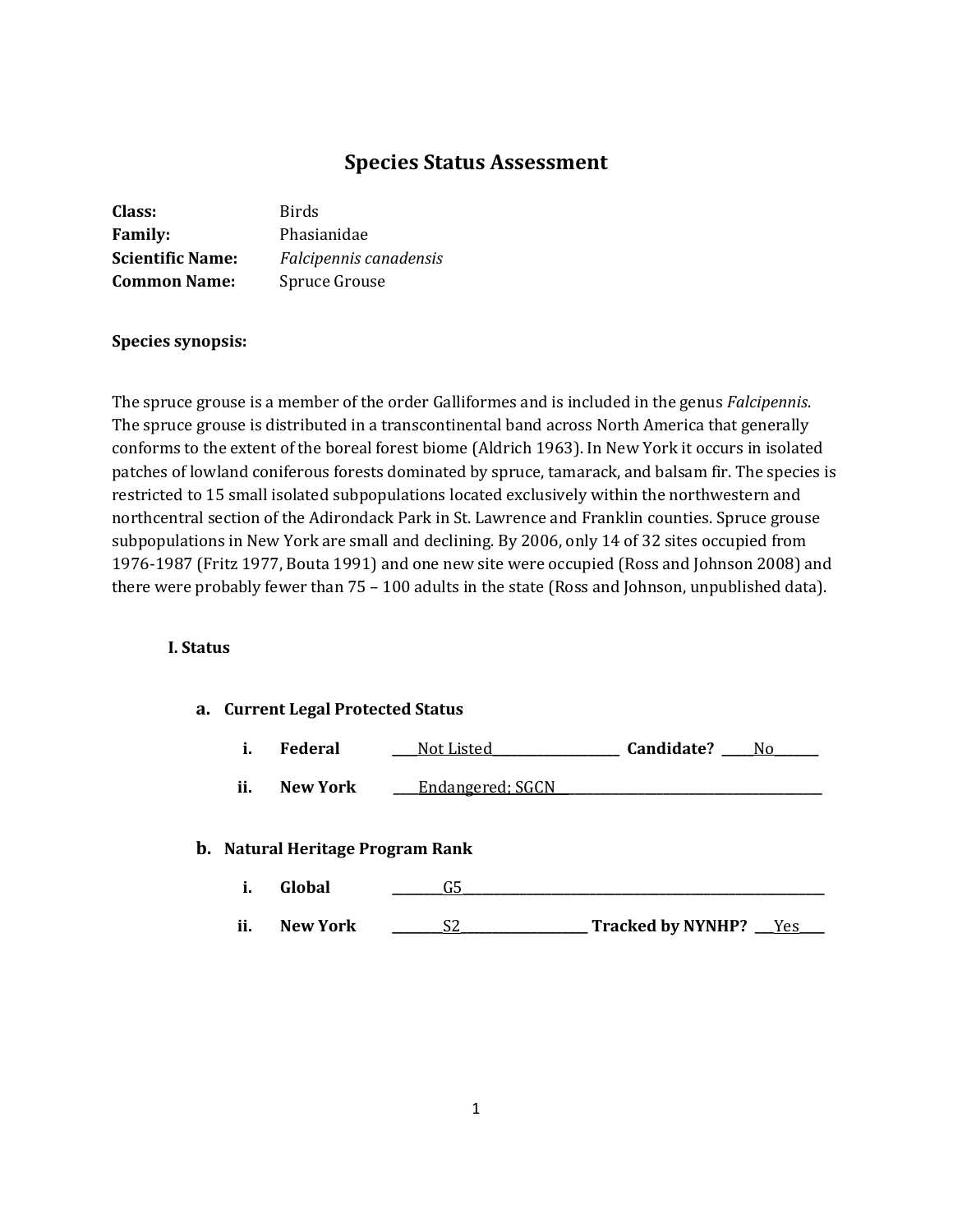# **Other Rank:**

The spruce grouse is listed as endangered in New York and Vermont, threatened in Wisconsin, a species of special concern in Michigan, a species of conservation concern in New Hampshire, and hunting is closed in Maine (designated at SGCN), Oregon (designated as "State Sensitive") and Nova Scotia ("Protected"). Partners in Flight lists spruce grouse as a Stewardship Species and a Species of Continental Importance.

### **Status Discussion:**

The spruce grouse is common throughout most of its continental range. It is regarded as a G5 or globally secure species throughout the main portion of its range in northern Canada (NatureServe 2013). However, because of low local population densities, hunting is restricted or banned in some states and provinces.

In New York, spruce grouse is a very rare, local and uncommon resident and breeder in the Adirondack Mountains. It is restricted exclusively to lowland boreal habitat in the northwestern section of the Adirondack Region.

# **I. Abundance and Distribution Trends**

# **a. North America**

**i. Abundance**

**\_\_\_\_\_ declining \_\_\_\_\_increasing \_\_X\_\_ stable \_\_\_\_\_unknown**

**ii. Distribution:**

**\_\_\_\_\_ declining \_\_\_\_\_increasing \_\_X\_\_ stable \_\_\_\_\_unknown** Time frame considered: \_\_\_\_\_1980-2010

# **b. Regional**

- **i. Abundance**
	- **\_\_X\_\_ declining \_\_\_\_\_increasing \_\_\_\_\_stable \_\_\_\_\_unknown**
- **ii. Distribution:**
	- **\_\_X\_\_ declining \_\_\_\_\_increasing \_\_\_\_\_stable \_\_\_\_\_unknown**

**Regional Unit Considered: \_\_\_\_\_\_**Adirondack Mountains**\_\_\_\_\_\_\_\_\_\_\_\_\_\_\_\_\_\_\_\_\_\_\_\_\_\_\_ Time frame considered:** 1976 to present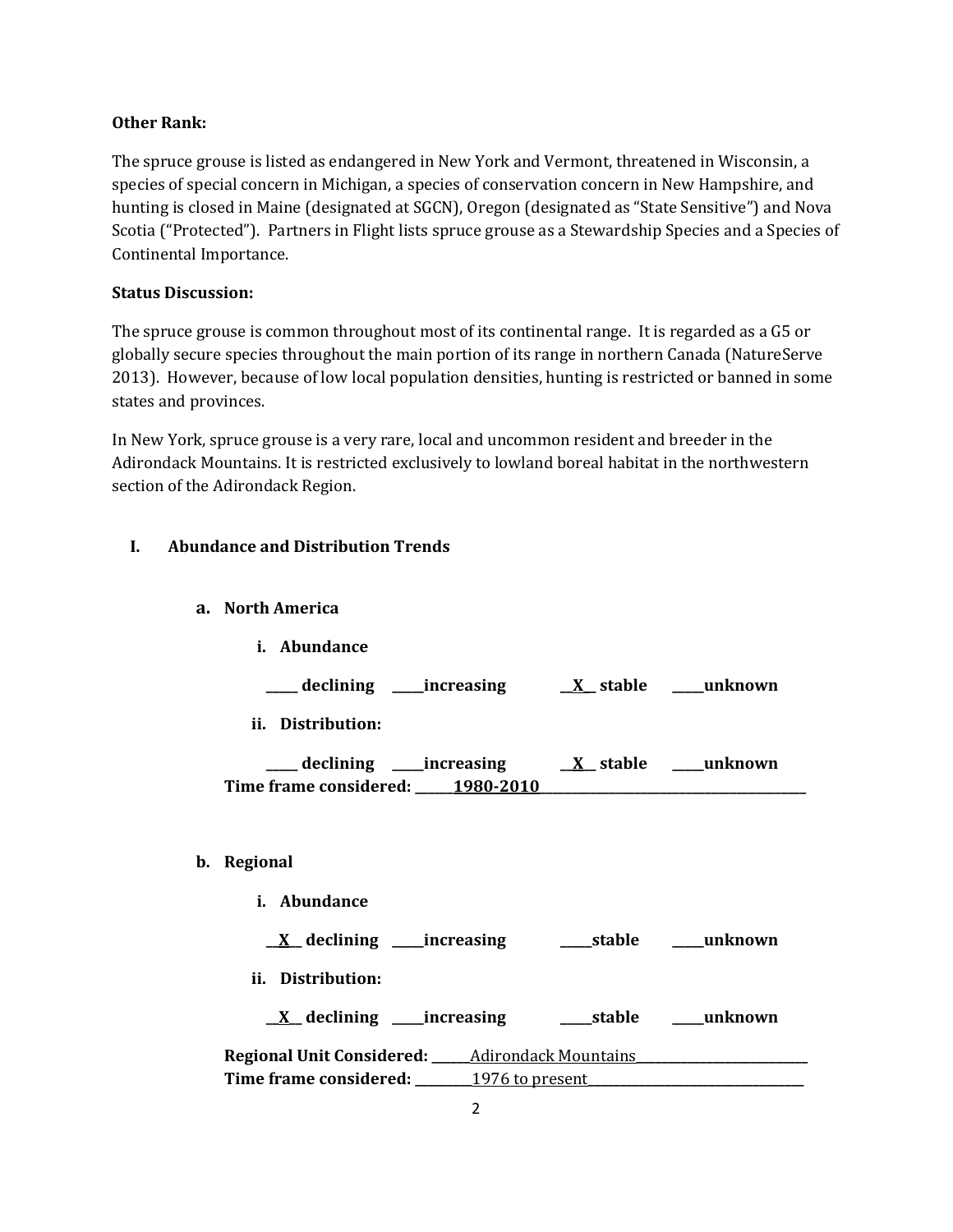**c. Adjacent States and Provinces**

| <b>CONNECTICUT</b>                                                                |                     | Not Present $X$ No data $X$ |                                            |
|-----------------------------------------------------------------------------------|---------------------|-----------------------------|--------------------------------------------|
| <b>MASSACHUSETTS</b>                                                              | Not Present $X_{-}$ |                             | No data $\_\_\_\_\_\_\_\_\_\_\_\_\_\_\_\_$ |
| <b>NEW JERSEY</b>                                                                 | Not Present $X$     |                             | No data $\_\_\_\_\_\_\_\_\_\_\_\_\$        |
| <b>PENNSYLVANIA</b>                                                               | Not Present $X$     |                             | No data ______                             |
| <b>ONTARIO</b>                                                                    |                     |                             |                                            |
| i. Abundance                                                                      |                     |                             |                                            |
|                                                                                   |                     |                             |                                            |
| ii. Distribution:                                                                 |                     |                             |                                            |
|                                                                                   |                     |                             |                                            |
| Time frame considered: _____ 1981-85 to 2001-05 _________________________________ |                     |                             |                                            |
|                                                                                   |                     |                             |                                            |
| <b>QUEBEC</b>                                                                     |                     |                             |                                            |
| i. Abundance                                                                      |                     |                             |                                            |
|                                                                                   |                     |                             |                                            |
| ii. Distribution:                                                                 |                     |                             |                                            |
|                                                                                   |                     |                             |                                            |
| Time frame considered: 1984-89 to 2012                                            |                     |                             |                                            |
|                                                                                   |                     |                             |                                            |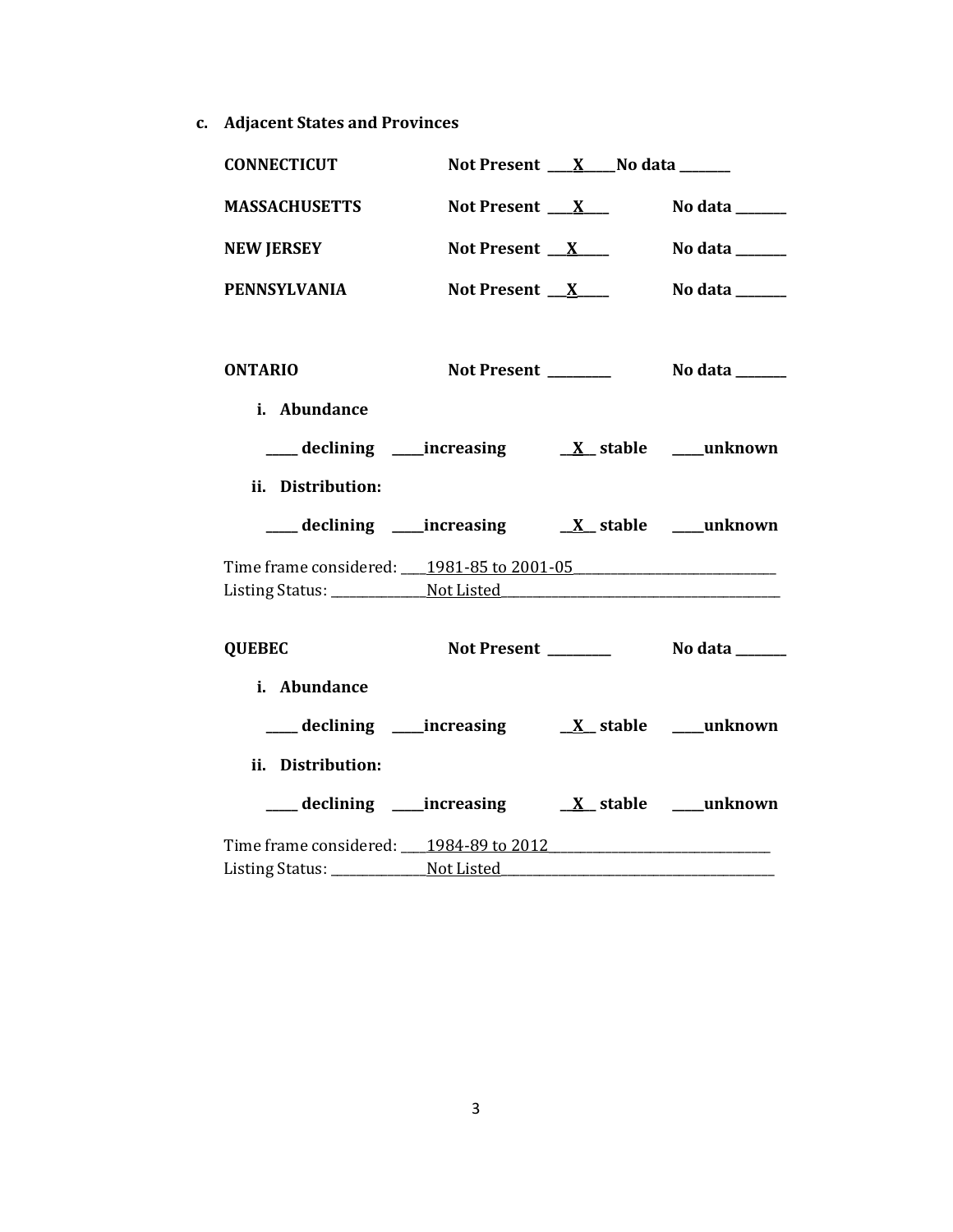| <b>VERMONT</b>                      |                                                                   |  |  |
|-------------------------------------|-------------------------------------------------------------------|--|--|
| i. Abundance                        |                                                                   |  |  |
|                                     | <u>X</u> declining ____increasing ________ stable _____unknown    |  |  |
| ii. Distribution:                   |                                                                   |  |  |
|                                     | <u>X</u> declining ____increasing ______ stable ____unknown       |  |  |
| Time frame considered: 2003-present |                                                                   |  |  |
|                                     |                                                                   |  |  |
| <b>NEW YORK</b>                     |                                                                   |  |  |
| i. Abundance                        |                                                                   |  |  |
|                                     |                                                                   |  |  |
| ii. Distribution:                   |                                                                   |  |  |
|                                     |                                                                   |  |  |
|                                     | <b>Time frame considered:</b> Severe Decline from 1987 to present |  |  |
|                                     |                                                                   |  |  |

# **Monitoring in New York.**

**d. NEW YORK**

The New York Spruce Grouse Recovery Plan calls for regular monitoring of historically occupied and new potential sites at three-year intervals. During 2011 and 2012, NYSDEC staff plan to survey all historical sites again (21 of 32 were surveyed in 2011; A. Ross, personal communication).

The Wildlife Conservation Society has conducted surveys for boreal breeding birds at a number of locations in the Adirondack Park since 2003 (Glennon 2010). Spruce grouse is one of 12 target species.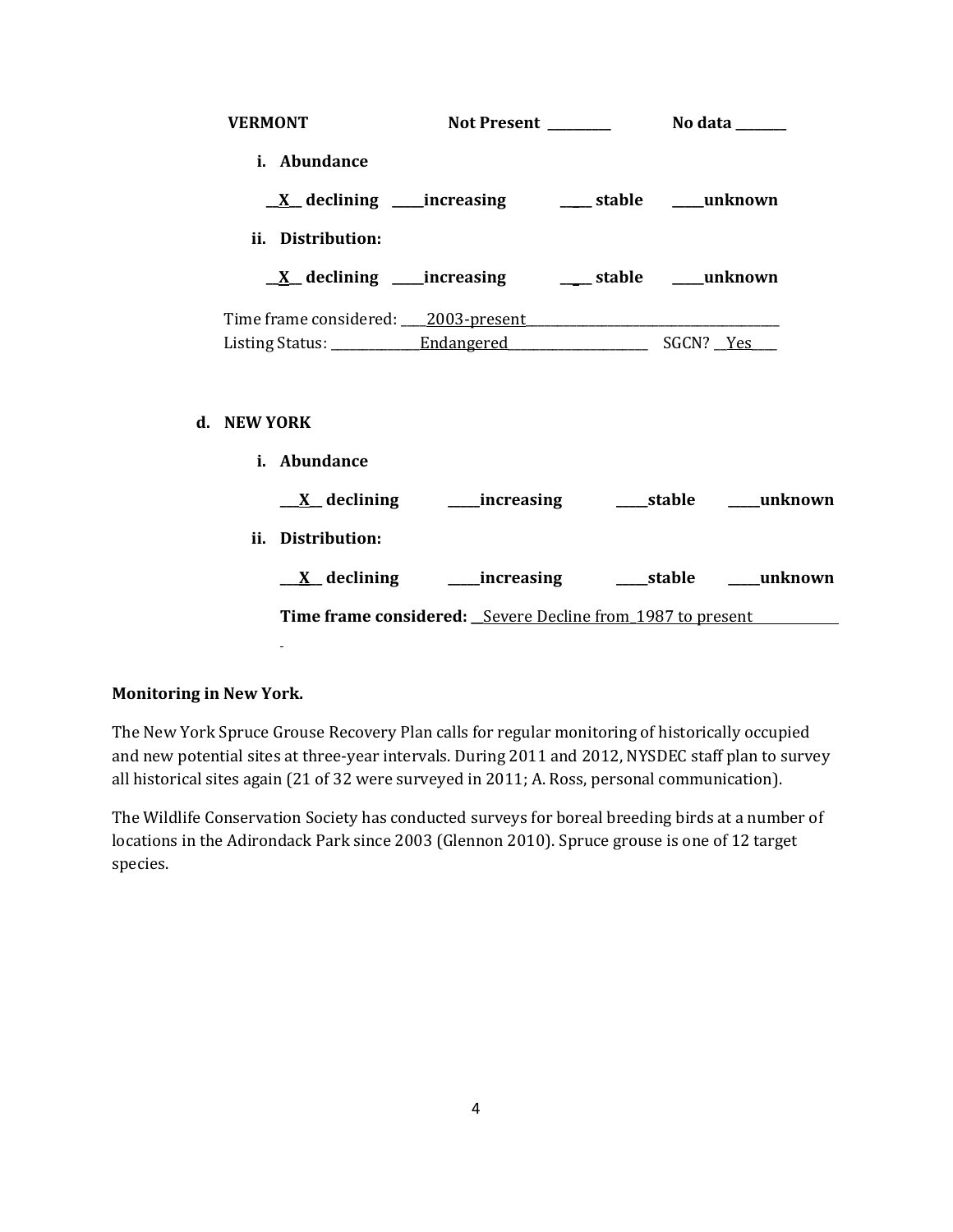### **Trends Discussion:**

New York is at the southeastern edge of the range and represents a disjunct population. Over the past 20 years, the Adirondack spruce grouse population has experienced a greater than 50% reduction in geographic range. In 1987, there were an estimated 175 – 315 spruce grouse present in the state; this number was likely closer to 175 individuals (Bouta 1991). In 1999, the species was added to the NYS Endangered Species List. By 2006, only 14 of 32 sites occupied from 1976-1987 (Fritz 1977, Bouta 1991) and one new site were occupied (Ross and Johnson 2008) and there were probably less than 75 – 100 adult spruce grouse in the state (Ross and Johnson, unpublished data).

Population viability analysis (PVA) modeling (A. Ross, unpublished data) indicates that lack of action will likely lead to the species' extirpation in New York, since forests in areas occupied by spruce grouse are aging to the point where they may no longer provide the necessary requirements for the species. The PVA indicated that the probability of extinction was 84.8% over 100 years and the average time to first extinction was 23.06 years (SE = 0.93 years) using Adirondack population data (A. Ross, unpublished data). Absolute results of PVA, such as time to extinction, should be used cautiously, as models are only as good as the quality of the data being input. The real value of a PVA exercise is to conduct sensitivity analyses to learn where to direct conservation efforts. PVA Sensitivity Analyses results conducted by A. Ross (unpublished data) indicated that the population is sensitive to changes in mortality and the number of sites occupied by the species, both of which can be altered by improving habitat conditions at selected sites and conducting a reintroduction program.

The Wildlife Conservation Society conducted point counts for 12 boreal species at 80 sites in the Adirondack Park from 2007-2009 (Glennon 2010). Fewer than five detections were obtained for spruce grouse, which prevented occupancy modeling.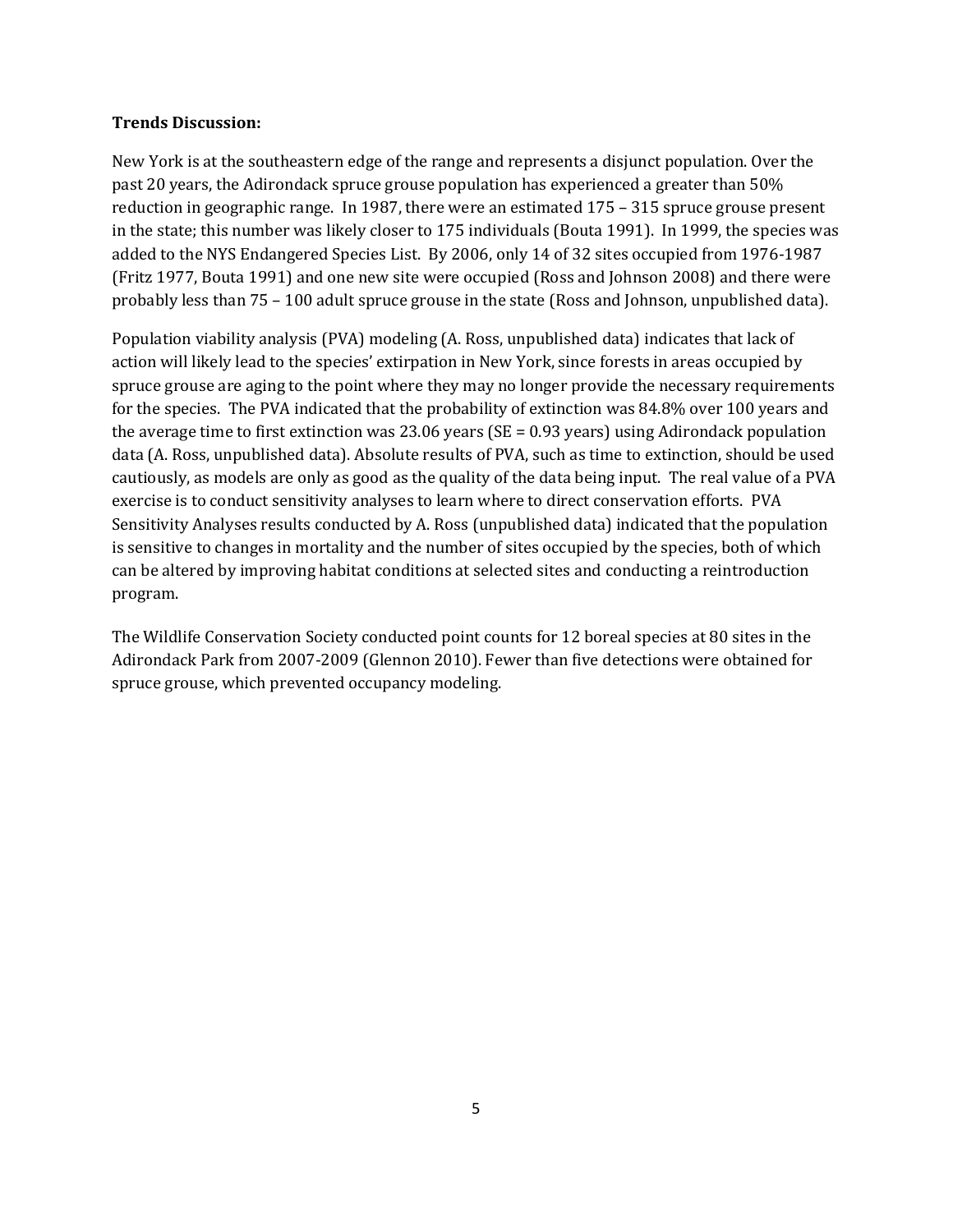

**Figure 1 (Ross and Johnson 2012)**: Occupied and extirpated spruce grouse subpopulations in New York showing the maximum dispersal distance (2km) recorded in 2002-2006 by Ross and Johnson (2008). Sites with extirpated subpopulations depicted are those that were occupied between 1976 and 1987 (Fritz 1977, Bouta 1991). The 2km buffer may represent the area where birds may move freely within and between sites.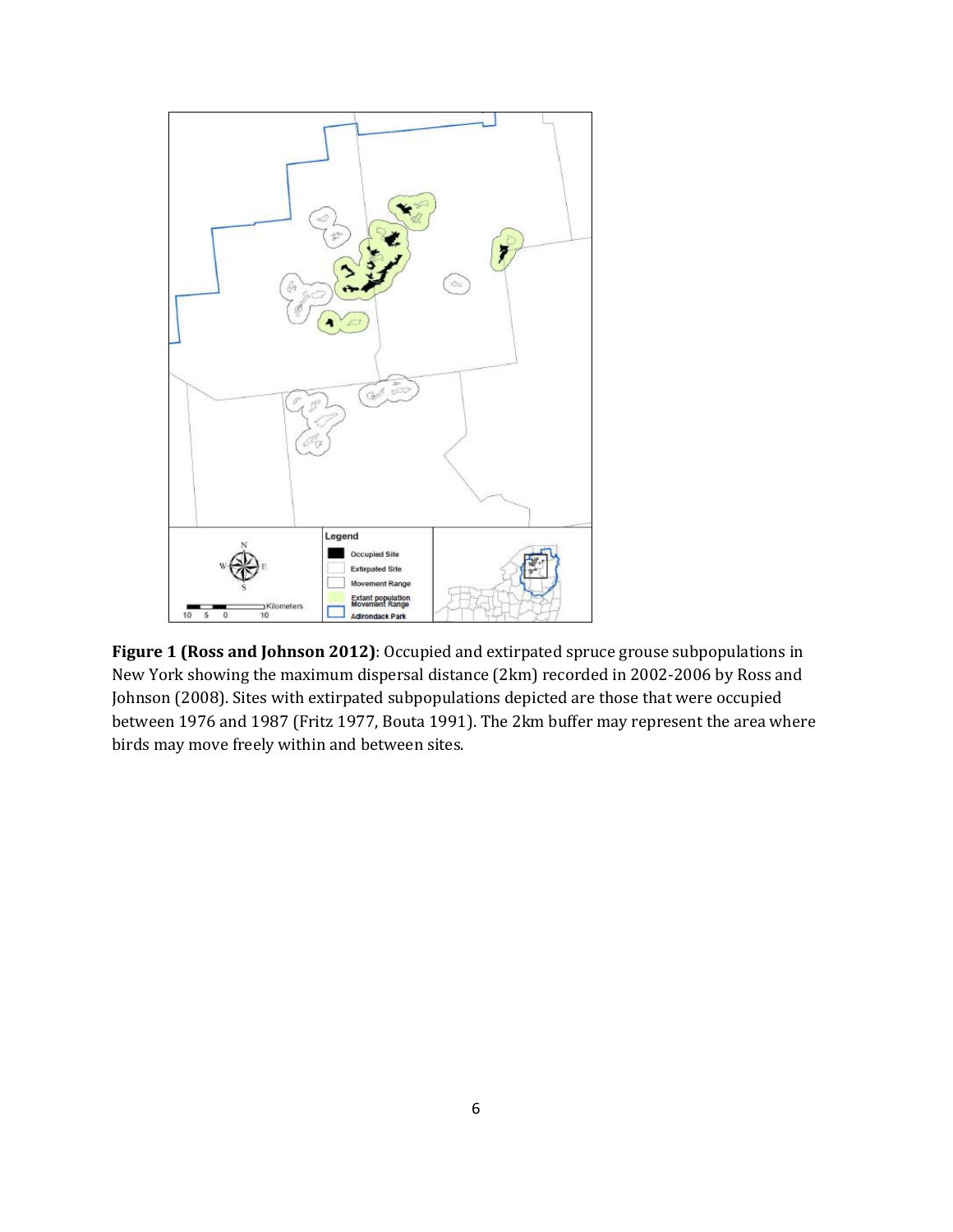

**Figure 2**: Distribution of spruce grouse in North America (Birds of North America Online



**Figure 3**: Conservation status of spruce grouse in North America (NatureServe 2013).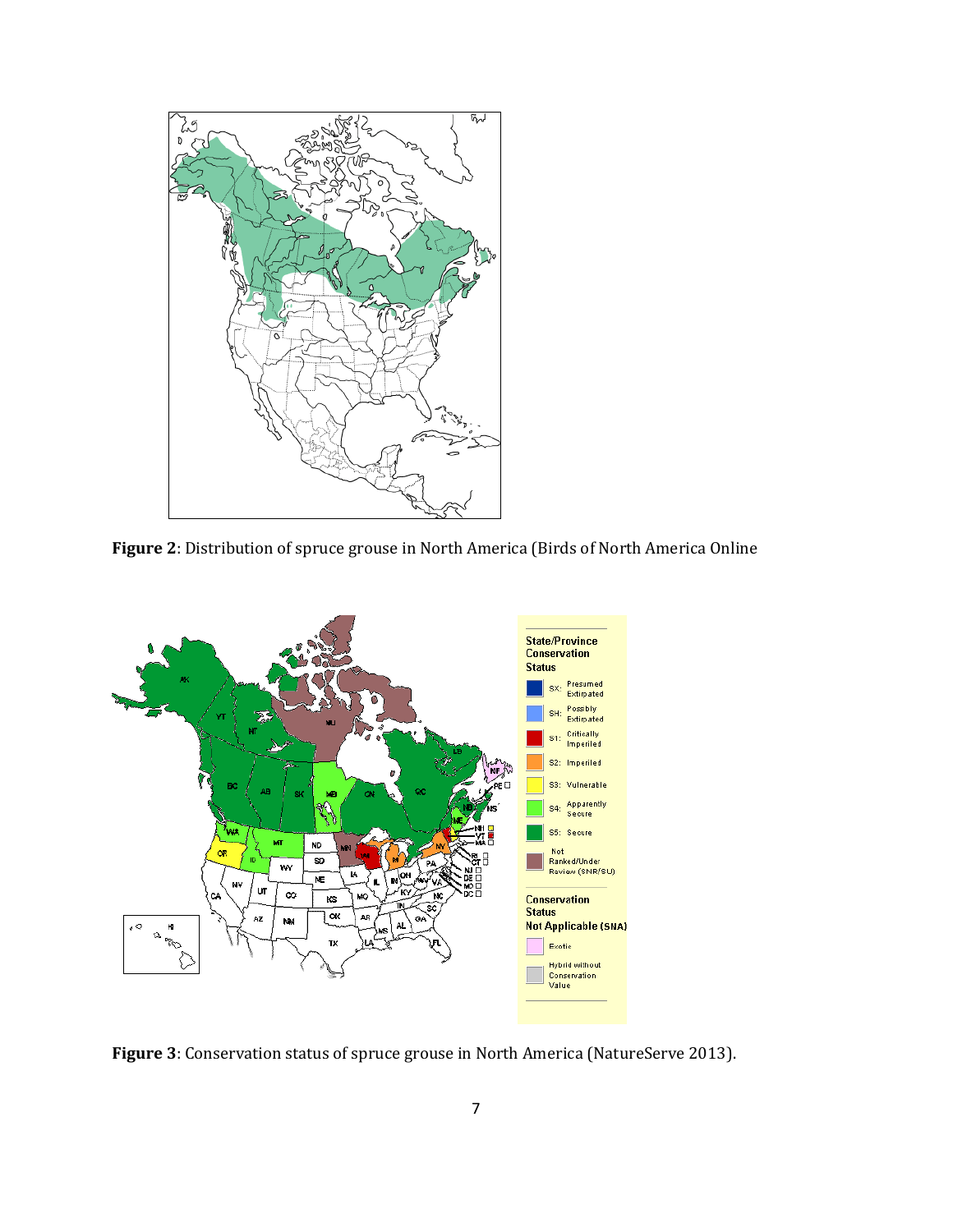#### **II. New York Rarity, if known:**

| <b>Historic</b> | # of Animals | # of Locations | % of State |
|-----------------|--------------|----------------|------------|
| prior to 1970   |              |                |            |
| prior to 1980   |              |                |            |
| prior to 1990   | 175-315      |                |            |

#### **Details of historic occurrence:**

In 1987, there were an estimated 175 – 315 spruce grouse present in the state; this number was likely closer to 175 individuals (Bouta 1991).

| Current | # of Animals | # of Locations | % of State |
|---------|--------------|----------------|------------|
|         | 75-100       |                |            |

#### **Details of current occurrence:**

In 2010, there were 15 local populations in New York of the 32 sites occupied from 1976- 1987 (Fritz 1977, Bouta 1991) and one newly occupied site (Ross and Johnson 2008), and there were probably fewer than 75 – 100 adult spruce grouse in the state (Ross and Johnson, unpublished data). Eleven subpopulations are located on private lands and four are located on state-owned lands that are part of the Adirondack Forest Preserve in the Raquette Boreal, Saranac Lakes, and Debar Mountain state land management units. The populations in Quebec and Ontario are each about 250 miles away.

# **New York's Contribution to Species North American Range:**

| % of NA Range in New York | <b>Classification of New York Range</b> |  |  |
|---------------------------|-----------------------------------------|--|--|
| $X = 0.5\%$               | Core                                    |  |  |
| $-6.10\%$                 | $X$ Peripheral                          |  |  |
| $-11-25%$                 | ___ Disjunct                            |  |  |
| $26 - 50\%$               | Distance to core population:            |  |  |
| $-$ >50%                  | $\sim$ 260 mi                           |  |  |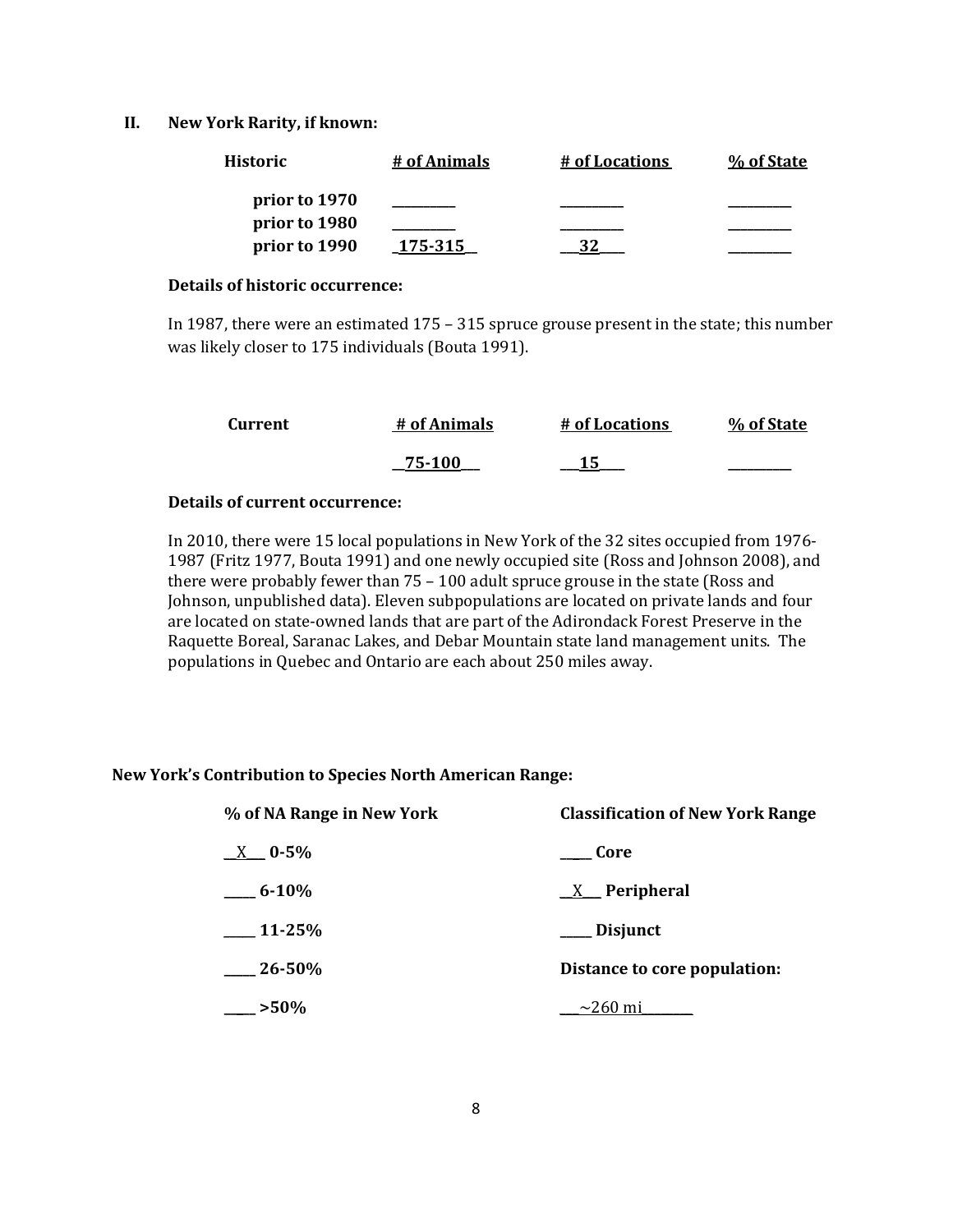### **III. Primary Habitat or Community Type:**

- 1. Boreal Forested Peatlands
- 2. Mountain Spruce-Fir Forests

# **Habitat or Community Type Trend in New York:**

| $\underline{X}$ Declining                         | <b>Stable</b> | Increasing |     | <b>Unknown</b> |
|---------------------------------------------------|---------------|------------|-----|----------------|
| Time frame of decline/increase: Since early 1900s |               |            |     |                |
| <b>Habitat Specialist?</b>                        |               | X Yes      | No. |                |
| <b>Indicator Species?</b>                         |               | Yes        | N0  |                |

# **Habitat Discussion:**

In New York the species is restricted to isolated populations within lowland coniferous forests. These isolated populations occur at fringes of bogs and water courses, and tend to be associated with peatlands. A common theme to all spruce grouse habitat is the presence of an understory of ericaceous vegetation and low hanging branches (Soule 1992). There is evidence that spruce grouse show some changes in habitat use seasonally (Keppie 1977, Allan 1985) where denser conifer stands are used more often in winter. These shifts may reflect dietary shifts. In New York, the spruce grouse inhabits coniferous forests dominated by black spruce and tamarack with lesser components of balsam fir and white pine, although historically the species also inhabited areas dominated by red spruce in upland habitats.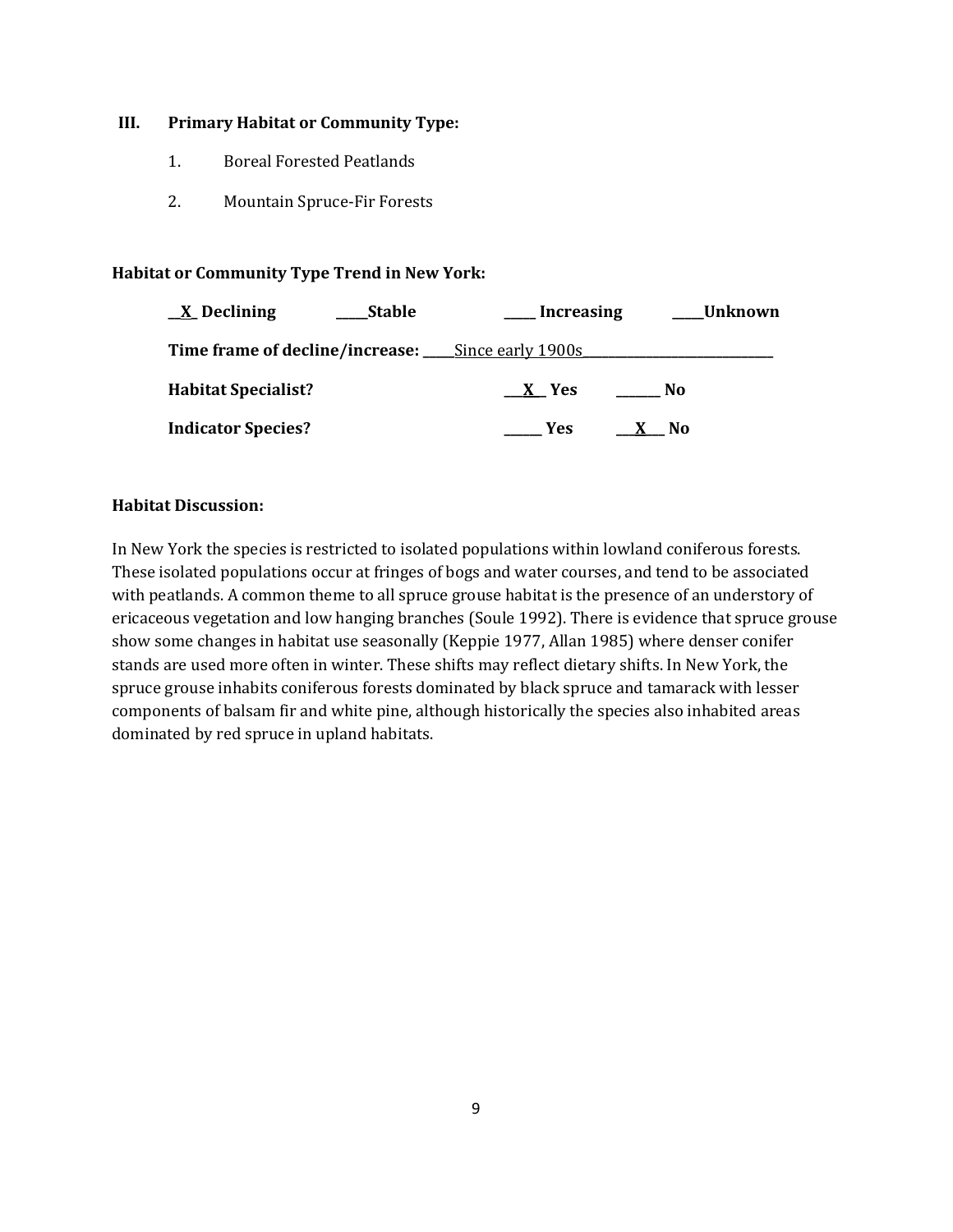- **IV. New York Species Demographics and Life History**
	- **\_\_\_X\_\_ Breeder in New York**
		- **\_\_X\_\_ Summer Resident**
		- **\_\_X\_\_ Winter Resident**
		- **\_\_\_\_\_ Anadromous**

**\_\_\_\_\_ Non-breeder in New York**

- **\_\_\_\_\_ Summer Resident**
- **\_\_\_\_\_ Winter Resident**
- **\_\_\_\_\_ Catadromous**
- **\_\_\_\_\_ Migratory only**
- **\_\_\_\_\_Unknown**

# **Species Demographics and Life History Discussion:**

The spruce grouse has a polygynous reproductive system and mating begins in early to mid-April and continues through the end of May. Spruce grouse breed during their first year of life with varying success. Chick growth has been shown to be negatively affected by the spruce budworm pesticide *Bacillus thuringiensis kurstaki*, primarily due to loss of caterpillar larvae in their diets (Norton et al. 2001).

Sex ratios have generally been reported (5 studies) as 1:1 (summarized in Boag and Schroeder 1992). In New York, 100% of females attempted to nest with 80% success (Ross and Johnson, unpublished data). Mean annual adult survival in the Adirondacks was observed to be 55% ( $\pm$  23%) over the period 2002 - 2006 (A. Ross, unpublished data). Robinson (1980) reported the oldest male at 7.5 years and the oldest female at 5.5 years among 315 banded birds in Michigan. The spruce grouse has a diversity of predators that, in sum, may have significant impacts on both productivity and mortality.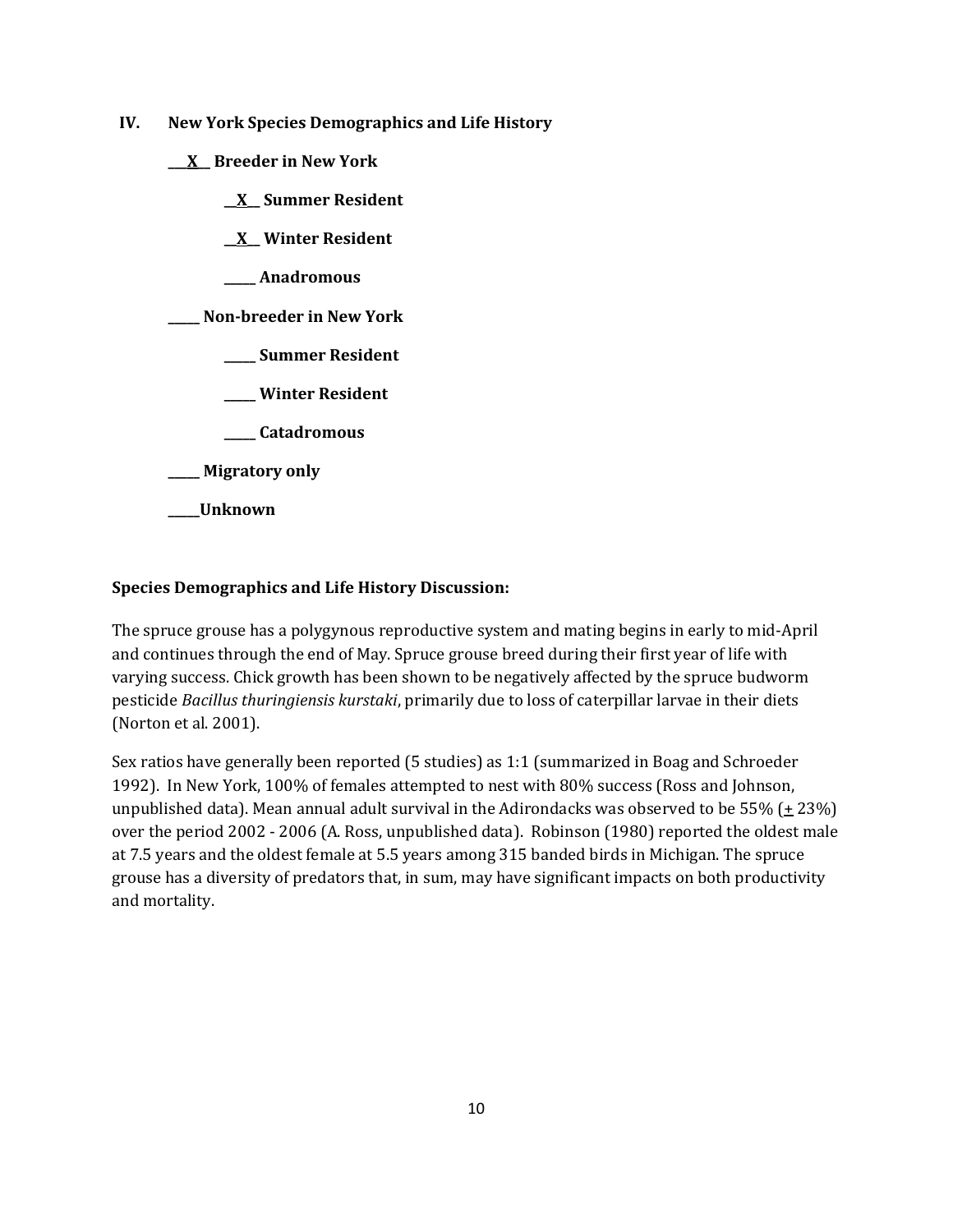### **V. Threats:**

In New York, the loss and fragmentation of habitat by selective logging of softwoods in the late 1800s and early 1900s has been noted as a major factor in the species' historical decline, as these practices usually led to an increase in the more prolific hardwood species (Bouta and Chambers 1990, Jenkins 2004). Spruce budworm outbreaks have led to the further loss of conifer habitat (Fox 1895, Fox 1902). Erecting dams to facilitate floating softwoods downstream to be milled exacerbated the problem by flooding large tracts of lowland coniferous habitat (e.g. Lows Lake and Stillwater Reservoir), thus increasing fragmentation and the loss of habitat. Changes in species composition and structure of these even-aged coniferous stands due to natural succession resulting from previous logging activity may be an important factor in the declines (Bouta 1991; Ross and Johnson, unpublished data). The even aged structure of spruce forests that have reestablished may be approaching a successional stage that is too old and homogenous in character to be useful as spruce grouse habitat.

In 2012, a radio-collared spruce grouse died of West Nile Virus (A. Ross, pers. comm.). It is unknown whether spruce grouse are carriers of the virus or are susceptible to high levels of mortality from the disease.

Spruce grouse was classified as "highly vulnerable" to predicted climate change in an assessment of vulnerability conducted by the New York Natural Heritage Program (Schlesinger et al. 2011). Osborne et al. (2011) showed that the effects of mercury can be exacerbated in boreal species such as that use high-acid habitats such as peatlands such as spruce grouse.

# **Are there regulatory mechanisms that protect the species or its habitat in New York?**

**\_\_\_\_\_\_ No \_\_\_\_\_ Unknown \_\_X\_\_\_ Yes**

The spruce grouse is listed as an endangered species in New York and is protected by Environmental Conservation Law (ECL) section 11-0535 and the New York Code of Rules and Regulations (6 NYCRR Part 182). A permit is required for any proposed project that may result in a take of a species listed as Threatened or Endangered, including, but not limited to, actions that may kill or harm individual animals or result in the adverse modification, degradation or destruction of habitat occupied by the listed species.

**Describe knowledge of management/conservation actions that are needed for recovery/conservation, or to eliminate, minimize, or compensate for the identified threats:**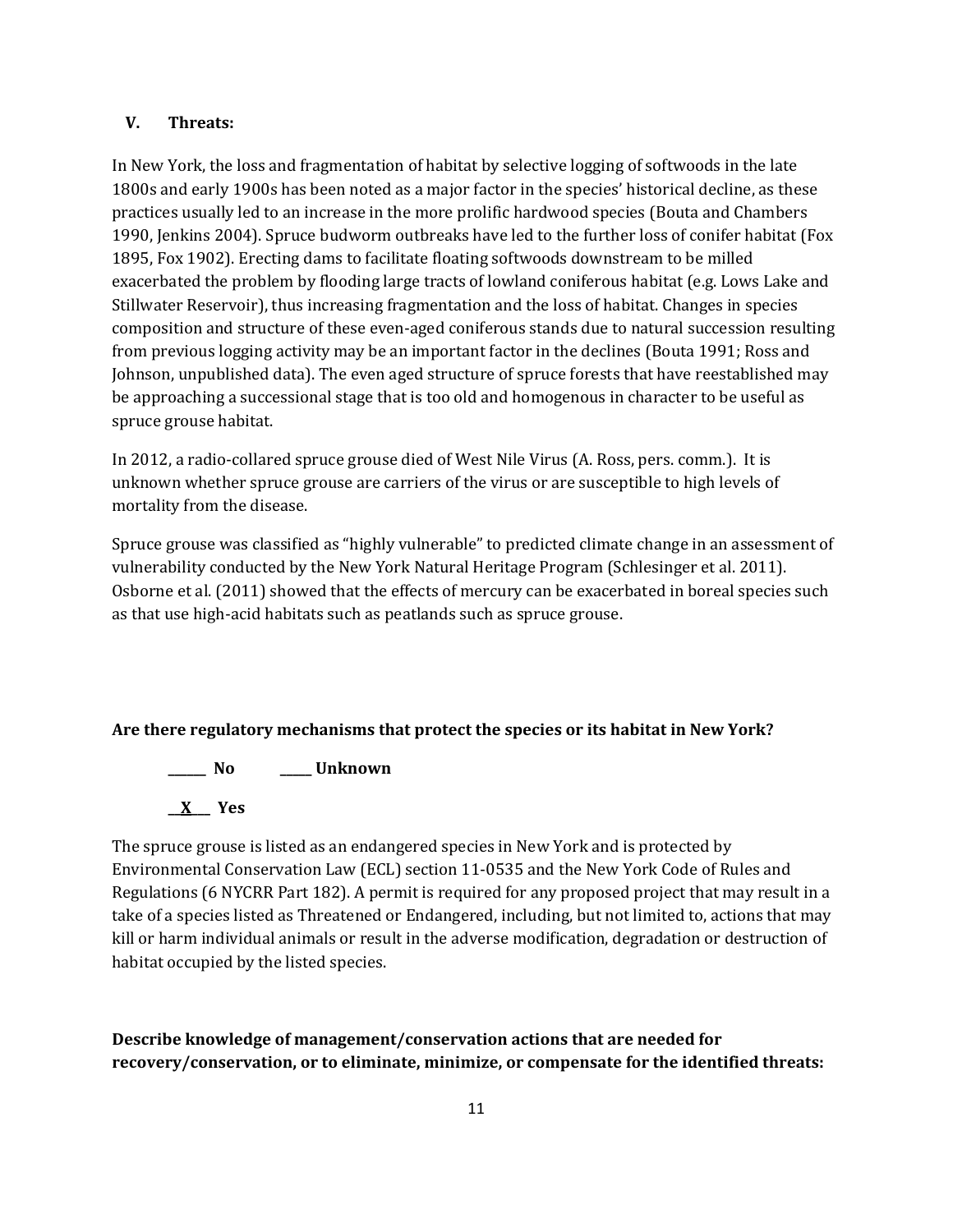Ross and Johnson (unpublished data) began a habitat management experiment in an occupied spruce grouse site in 2008. Habitat is being experimentally managed to determine if and which habitat treatments will result in the greatest spruce grouse use. Once a habitat prescription plan is developed using results of this study, effective habitat management may take place at other sites in New York. Reintroductions are also necessary to restore genetic viability to the New York population and increase numbers of individuals to avoid imminent extirpation. A thorough description of conservation actions to lead to spruce grouse recovery can be found in the New York Spruce Grouse Recovery Plan (Ross and Johnson 2012).

| <b>Conservation Actions</b> |                                       |  |
|-----------------------------|---------------------------------------|--|
| <b>Action Category</b>      | Action                                |  |
| Land/Water Protection       | Site/Area Protection                  |  |
| Land/Water Protection       | Resource/Habitat Protection           |  |
| Land/Water Management       | Site/Area Management                  |  |
| Land/Water Management       | Habitat & Natural Process Restoration |  |
| Species Management          | Species Re-introduction               |  |

Conservation actions following IUCN taxonomy are categorized in the table below.

The NY Comprehensive Wildlife Conservation Strategy (CWCS; NYSDEC 2005) states the need for a management plan for high-altitude conifer forest birds that incorporates the results of the 2004 State Wildlife Grant study on boreal forest birds (Glennon 2010). The CWCS also includes recommendations for the following actions for boreal forest birds, which includes spruce grouse.

#### **Habitat management:**

\_\_\_\_ Cooperate with private landowners to encourage land management strategies that favor spruce grouse, olive-sided flycatcher and other species dependent on early successional boreal forests.

# **Habitat monitoring:**

\_\_\_\_ Conduct field studies to determine causes for declines of species known to be declining. **Habitat research:**

Complete an inventory and analysis of the distribution and abundance of boreal species. **Population monitoring:**

Develop a long term monitoring program to determine population trends of boreal forest birds.

#### **State land unit management plan:**

Review Department wildfire management for Forest Preserve lands.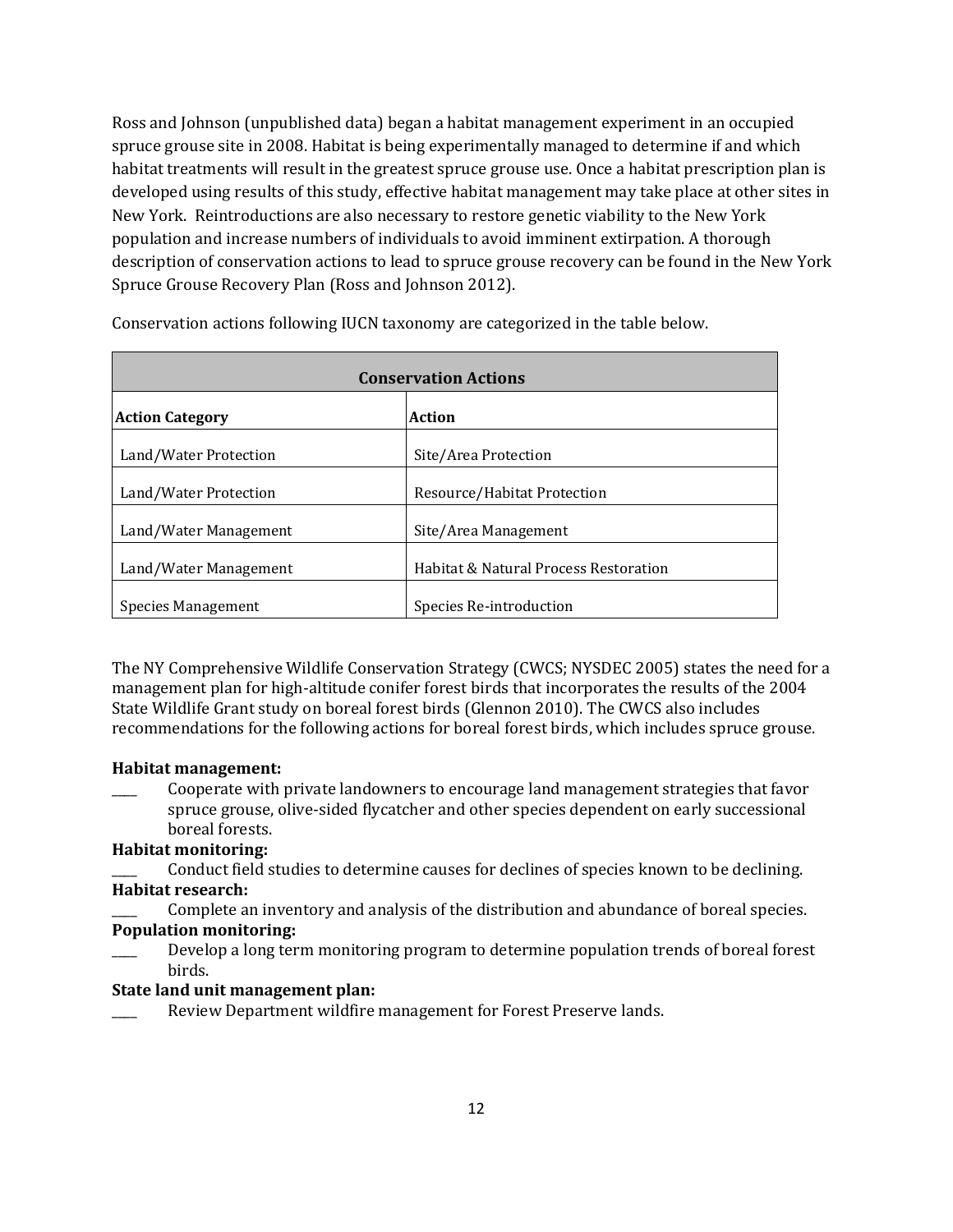### **References**

Aldrich, J.W. 1963. Geographic orientation of North American Tetraoninae. J. Wildl. Manage. 27(4):529-545.

Allan, T.A. 1985. Seasonal changes in habitat use by Maine spruce grouse. Can. J. Zool. 63:2738‐2742.

Boag, D.A., and M.A. Schroeder. 1992. Spruce grouse. *In* The birds of North America, No. 5 (A. Poole, P. Stettenheim, and F. Gill, Eds.). Philadelphia: The Academy of Natural Sciences; Washington, D.C.: The American Ornithologists' Union.

Bouta R.P., and R.E. Chambers. 1990. Status of threatened spruce grouse populations in New York: a historical perspective. Pp 82-91 in (R.S. Mitchell, C.J. Sheviak and D.J. Leopold, eds.) Ecosystem management: rare species and significant habitats. New York State Mus. Bull. 471.

Bouta, R.P. 1991. Population status, historical decline, and habitat relationships of spruce grouse in the Adirondacks of New York. M.S. Thesis, SUNY College of Environmental Science and Forestry, Syracuse, New York. 117pp.

Fritz, R.S. 1977. The distribution and population status of the spruce grouse in the Adirondacks. M.S. Thesis, SUNY College of Environmental Science and Forestry, Syracuse, New York. 115pp.

Glennon, M. 2010. Distribution and abundance of boreal birds in the Adirondack Park. Final Report to the New York State Department of Environmental Conservation. Wildlife Conservation Society, Saranac Lake, NY.

Jenkins, J. 2004. The Adirondack atlas: a geographic portrait of the Adirondack Park. Syracuse Univ. Press, Syracuse, New York. 275pp.

Keppie, D.M. 1977. Snow cover and the use of trees by spruce grouse in autumn. Condor 79:382‐384.

NatureServe. 2013. NatureServe Explorer: An online encyclopedia of life [web application]. Version 7.1. NatureServe, Arlington, Virginia. Available http://www.natureserve.org/explorer. (Accessed: June 6, 2013).

New York State Department of Environmental Conservation (NYSDEC). 2005. New York State Comprehensive Wildlife Conservation Strategy. http://www.dec.ny.gov/index.html

Norton, M.L., J.F. Bendell, L.I. Bendell-Young, and C.W. LeBlanc. 2001. Secondary effects of the pesticide *Bacillus thuringiensis kurstaki* on chicks of spruce grouse (*Dendragopus canadensis*). Arch. Environ. Contam. Toxicol. 41:369-373.

Osborne, C. E, D. C. Evers, M. Duron, N. Schoch, D. Yates, D. Buck, O. P. Lane, and J. Franklin. 2011. Mercury Contamination within Terrestrial Ecosystems in New England and Mid-Atlantic States: